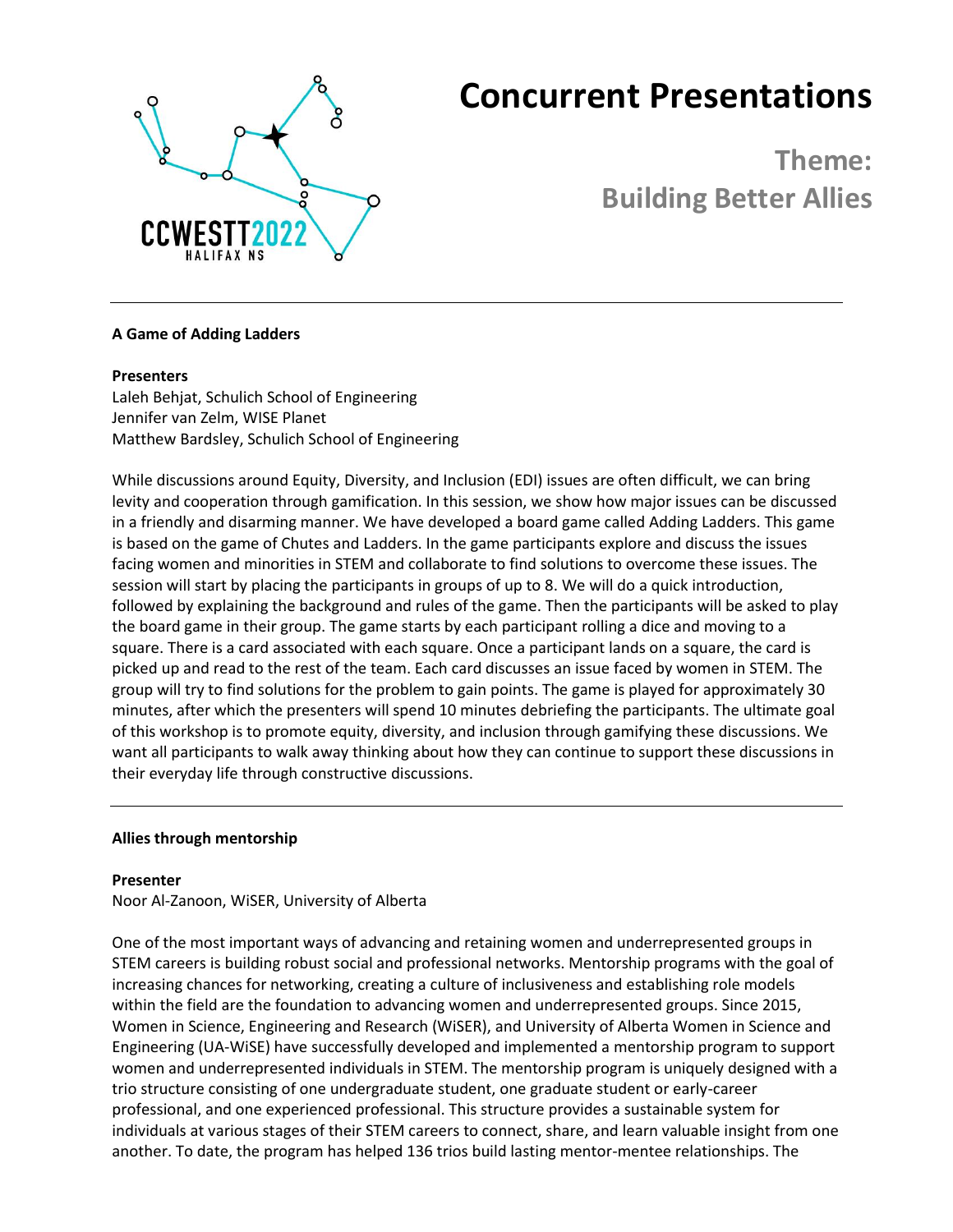successes and challenges of this program will be discussed. This talk will also provide tips on mentorship best practices based on our experiences with past and present program participants.

# **Best Practices from Active Allies: A transformative study on the recruitment and retention of women in Saskatchewan mining and engineering**

## **Presenters**

Jocelyn Peltier-Huntley, University of Saskatchewan Jovita Dias, University of Saskatchewan

Women and Indigenous peoples continue to be under-represented in many professions and industries in Canada, including the mining industry. Using a participatory research approach between industry and academic researchers, this International Mineral Innovation Institute (IMII) and Mitacs-funded study will put recommendations into action to shift Saskatchewan mining workplace culture to be inclusive and welcoming of all actual and potential employees. In this presentation, researchers will share findings from the second phase of the multi-phase study. In the second study phase, researchers interviewed allies and champions to capture examples and best practices of equity, diversity, and inclusion (EDI) implementations in workplaces and institutions. Study participants are implementing broad equity changes, including a focus on gender and Indigenous engagement and reconciliation. In this presentation, researchers will share actions and learnings from participants. Furthermore, researchers will share recommendations and strategies to activate workplace allies, a necessary element to creating an inclusive and equitable workplace where diversity can thrive. Workplace allies may or may not be part of under-represented groups and may hold power and privilege within the organizations in which they work. In future phases of the study, researchers will implement and test recommendations to activate allies in a pilot program at the University of Saskatchewan's College of Engineering and then test implementations on a larger scale at a Saskatchewan mine site. The outcomes of this multi-phase study will put recommendations into action to shift Saskatchewan mining and engineering workplace culture to be inclusive and welcoming of all actual and potential employees.

## **Building a Collaborative Network**

#### **Presenters**

Laleh Behjat, University of Calgary Shohini Ghose, Wilfrid Laurier University Catherine Mavriplis, University of Ottawa Anne Ndegwa, University of Calgary

During the COVID-19 pandemic, the Network of NSERC Chairs for Women in Science and Engineering (WISE) developed a Network of Collaboration program for faculty and postdoctoral women researchers centered around building creative collaborations in science, technology, engineering, and mathematics (STEM). The purpose of the initiative was to facilitate connections and collaborations between women academics from across Canada and from all career levels in STEM who were experiencing increased isolation due to the pandemic. The specific goals of the program included: 1.Building connections and providing networking opportunities; 2.Providing practical tools and resources for effective collaborations; and 3.Facilitating research and academic collaboration. This presentation showcases the use of creative collaboration tools to establish and develop networks based on the WISE Network of Collaboration program. The program includes practical tools such as conflict resolution, creativity, financing/entrepreneurship, leadership, and suit-training. Based on the experience of the WISE Network of Collaboration program, information is presented on how to build and maintain inclusive collaboration networks where women in STEM are supported. Outcomes from the program are presented as well as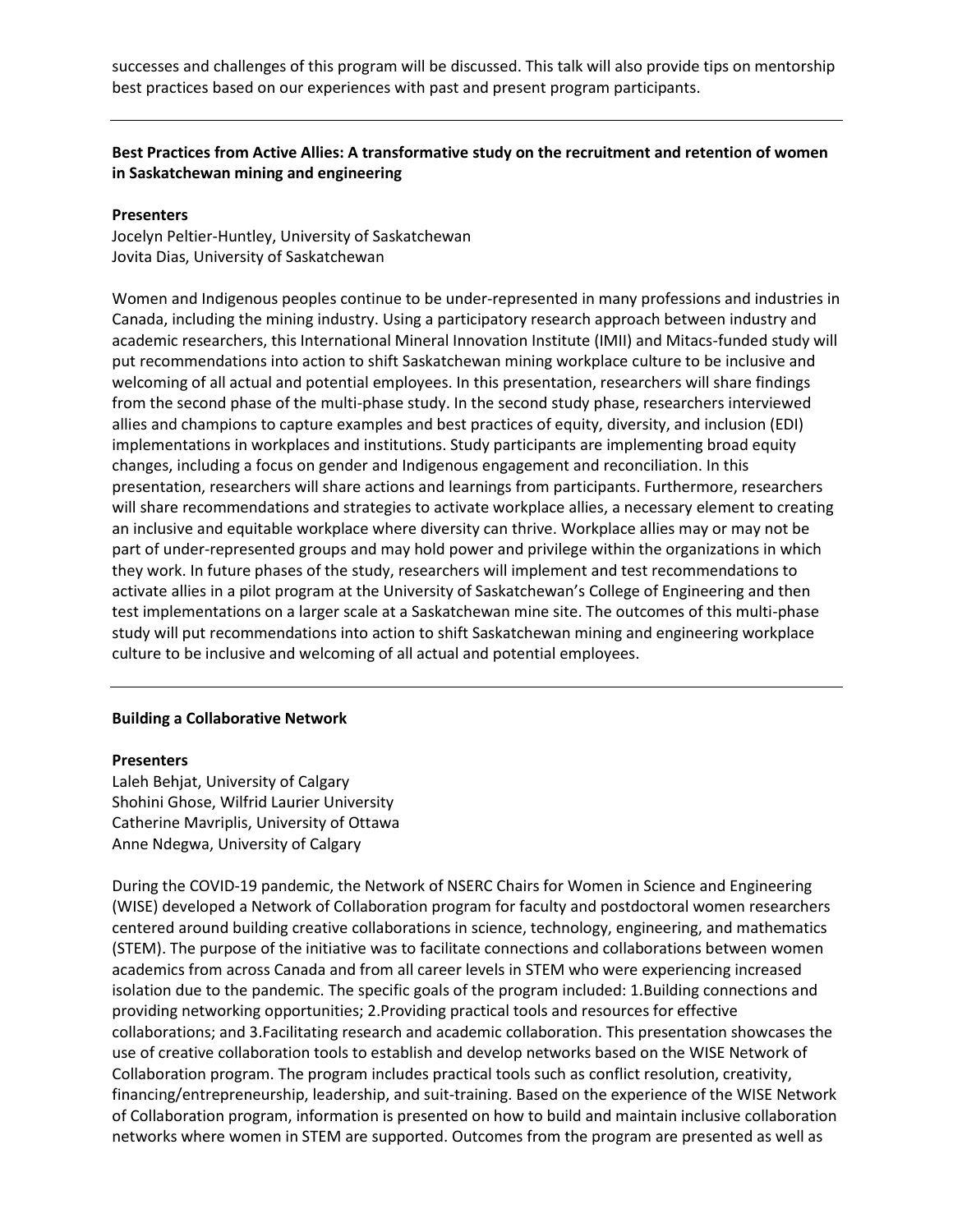opportunities to apply creative collaboration tools to other areas that support women in becoming change leaders in STEM.

## **Creating Inclusive Cultures through Allyship**

## **Presenters**

Tracy Boyer, YWCA Halifax Shift Change Project Bonnie Douglas, CCWESTT Project Manager

How can men see themselves as part of positive change in the gender movement and why does that matter? What could we do to accelerate culture change in the workplace? We invite women, men, and non-binary people to participate in a facilitated session to hear about the YWCA Shift Change Project through the eyes of a male supervisor and other lived experiences. You will participate in energetic table conversations around creating inclusive culture through allyship. These conversations will be an opportunity for people to listen to lived experiences, connect ideas and explore how we can transform and accelerate positive culture change in the workplace. We will spotlight the CCWESTT We Are Trades project work and how this work can support change for industry and DEI efforts. We will share our learning around training to creating a culture shift in skilled trades and understanding in this work through lived experiences that bring many voices and actors to the table. Everyone who attends will have an opportunity to participate in listening, learning and conversations. We will host a safe(r) space that seeks to include and honour each of the people who give their time and input into this session, and we commit to providing all participants with a post session summary. Take away learning, contribute to it and build forward.

## **Engineers and Geoscientists BC EDI Journey: Actions we are taking and how industry can support EDI**

## **Presenters**

Ailene Lim, Acting Director, Programs and Professional Development, Engineers and Geoscientists BC Marcie Cochrane, EDI Specialist, Engineers and Geoscientists BC

Diverse experience and perspective are key to human innovation. Engineers are leaders in innovation, and as such are reliant on the different people that enter the profession. In order for professionals of all backgrounds to be able to do their best work, they need to feel like they belong to their professional community. This is where Equity, Diversity, and Inclusion (EDI) become fundamental to engineering. As a profession, it is important to excite and inspire action towards developing an inclusive culture for current and future generations of engineers and truly reflect Canada's diverse society. This presentation will discuss why advancing EDI in our professions is important, the actions that Engineers and Geoscientists BC are taking, and how industry can support these actions. As part of Engineers and Geoscientists BC's strategic priorities, fostering diversity and inclusion has been a key area of focus. This presentation will discuss the organization's journey in developing its EDI strategy and action plan, as well as the framework for our continued journey to lead change towards equity and inclusion within the professions of engineering and geoscience. We will share some of the key initiatives the organization is taking to embed EDI within our programs and within our role as a regulator, including the development of the Equity, Diversity, and Inclusion Professional Practice Guidelines which are applicable to all registrants, including individuals and firms. Sharing what we have learned, this presentation will build connections between our actions and what can be done by those in industry.

## **Engineers Canada's EDI Training for engineers**

**Presenters**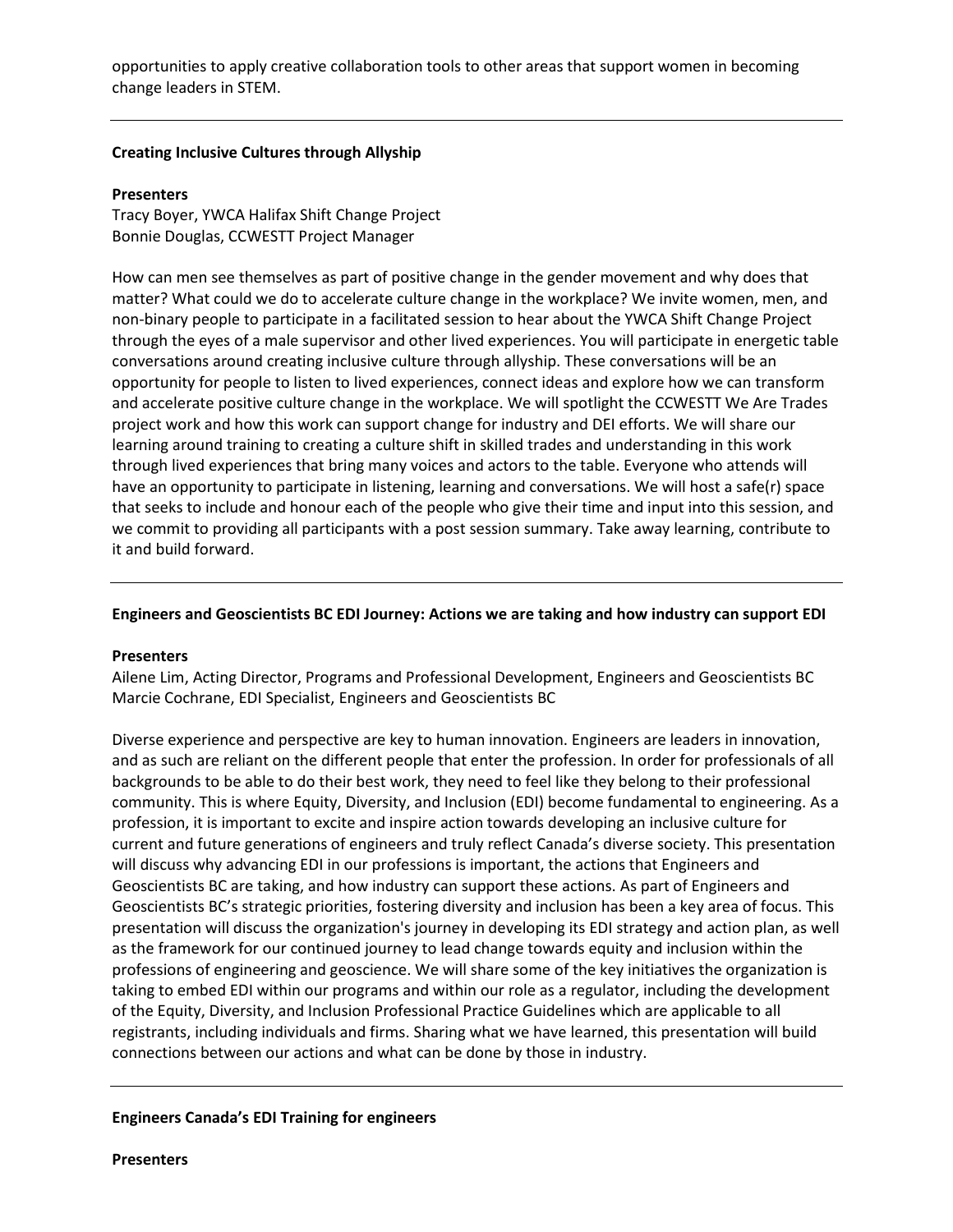Cassandra Polyzou, Manager, Equity, Diversity, and Inclusion at Engineers Canada Christine Plourde, Senior Engineer/ Risk Assessor at Wood PLC, member of the EDI Training Task Force Ailene Lim, Acting Director, Programs and Professional Development, Engineers and Geoscientists BC

Engineers Canada and the engineering regulators understand the importance of supporting Equity, Diversity and Inclusion (EDI) within the engineering profession. EDI in engineering means engaging and retaining the best minds of the profession, which includes but is not limited to all genders, LGBTQ2S+ communities, Indigenous people, Black people, people of colour, and persons with disabilities. In order to engage a diversity of perspectives and lived experiences, engineers and engineering workplaces need to promote a culture of inclusion and address existing stereotypes and systemic discrimination that result in a culture of exclusion in the profession. As part of Engineers Canada's 2019-2021 strategic plan and its operational imperative to promote diversity and inclusion in the profession that reflects Canadian society, Engineers Canada has identified the need for greater understanding and competencies related to EDI within the profession. Engineers Canada has partnered with Engineers and Geoscientists British Columbia to form the EDI Training Task Force to aid in creating an EDI training module for engineers. The training is one step towards supporting more inclusive leadership, building better allies, and embedding EDI into the engineering profession through self-reflection and learning.

## **Gender Partnership: Sponsorship as the ticket to Gender Equity**

#### **Presenter**

Lesley Parrott-Galgay, Genesis

Gender equity is not a zero-sum game. In fact, the Institute for Gender Partnership reports that organizations committed to gender equity achieve 22% higher productivity, 47% return on equity and 39% increase in customer satisfaction. In a scenario where men and women have the ability to contribute equally, we have the opportunity to add \$28 trillion to the annual GDP. Effective gender partnership is a \$28 trillion dollar business decision.

Beyond the business case, gender partnership is a moral decision. It is the 'right thing to do'. To truly close the gender gap we need to engage in an organizational culture mindset shift and that requires participation of everyone – regardless of gender identification or career level. This cultural mindset shift cannot happen overnight, nor can it happen through one-off training sessions. Real change happens through a series of nudges - building awareness, knowledge, desire and, ultimately, real action. In this session participants will learn what it takes to move from awareness to action – what it means to be an active gender ally in the workplace, the first steps to engage in meaningful gender partnership and how sponsorship is 'the ticket' to gender equity.

## **How Settler Allies can walk with Indigenous Engineers**

#### **Presenters**

Jessica Vandenberghe, University of Alberta, Faculty of Engineering

The Engineering Profession is still predominantly in demographic held by European descendants, typically of male gender. We know though that the math and science capability exist in all genders and ethnic backgrounds. One important demographic that needs strong allyship, sponsorship, and partnership is that of Indigenous Peoples – First Nations, Metis, and Inuit. This interactive session will touch on oppressive Canadian history, the challenges for Indigenous Peoples and Communities, what this Indigenous, female Engineer is looking for in an ally and how you can start implementing the Calls to Action every day in both your personal and professional life. The learning outcomes of this session will be an ability to articulate Canada's historic oppression towards Indigenous Peoples, understand the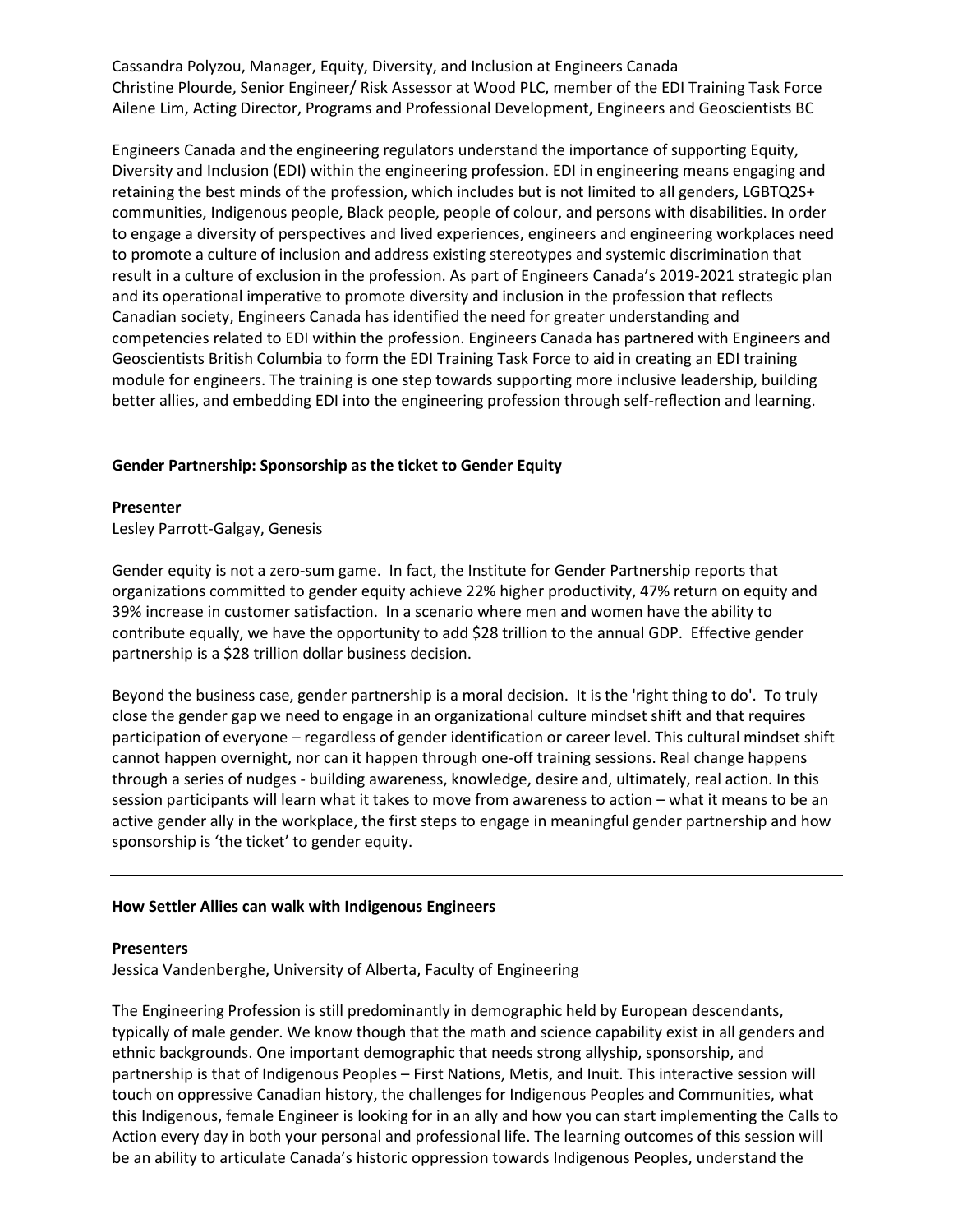impact of historic events on individuals and communities, build confidence to be able to respectfully be an ally to Indigenous Peoples, and understand how the Calls to Action can be implemented every day. By the end of this session, participants will feel more comfortable in engaging in Truth and Reconciliation conversations and find themselves motivated to take small steps towards a strong and more reciprocal relationship with Indigenous Peoples and Communities.

# **LGBTQ+ Postdocs in Science: Perspectives on Representation, Mentorship, and Coming Out**

## **Presenters**

Drew Burchell, MSVU and IWK Dr. Tamara Franz-Odendaal, MSVU Phillip Joy, MSVU

Increasing representation and inclusion of marginalized groups in science would increase opportunities for these groups and advance equity. However, Western science has historically been male-dominated and associated with hegemonic masculinity. While there is a substantial body of literature on women's inclusion in science, less is known about LGBTQ+ representation. There is also little data about the postdoc experience. To explore these topics, we conducted a qualitative study on the experiences of LGBTQ+ Canadian postdocs in science fields. The study was framed within a post-structural lens. We recruited participants through postdoc associations and social media channels. Fourteen self-identifying LGBTQ+ participants completed semi-structured interviews about their postdoc experiences. Data were analyzed thematically. Representation, mentorship, and coming out were themes that emerged from the data. Most participants voiced that LGBTQ+ representation in the sciences is important for younger scientists to see. However, coming out was described as a personal choice, and participants chose carefully which contexts to come out in. Overall, these results show the critically important role representation and mentorship play for marginalized groups in science in Canada.

# **Mentoring as a Team Sport**

**Presenter** Denise Pothier, Stantec

It takes a village. Peer-to-peer or group mentoring is gaining momentum, especially in situations where there are few senior mentors in a given location or profession. I will use our POD (yes, as in peas in a pod) example - a mentoring group of women in engineering.

# **SETT FOR LIFE-ALLYSHIP IN ACTION ALLIGNING STARS FOR EVERYONE**

## **Presenter**

Tinaye Manyimo, Shumba Consulting

As we reflect on our action plans how do we connect intersectionality, inclusive leadership, recruitment, retention, outreach and cultural transformation with an allyship lens? What roles do Boards and Staff play in Equity, Diversity, and Inclusion initiatives? Various dimensions of diversity such as race, gender, culture, class, and ability have historically created privileges as well as barriers. In today's workplace organizations, through leadership awareness and action are now working on different initiatives that build more inclusive work environments to improve participation and access for underrepresented and marginalized groups. Our workshop we will start with a personal inventory exercise which will set the stage for our overview and introduction to ally-ship. Our discussion will allow us to have an engaging courageous conversation, share resources and be informed on what actions in our roles as leaders,